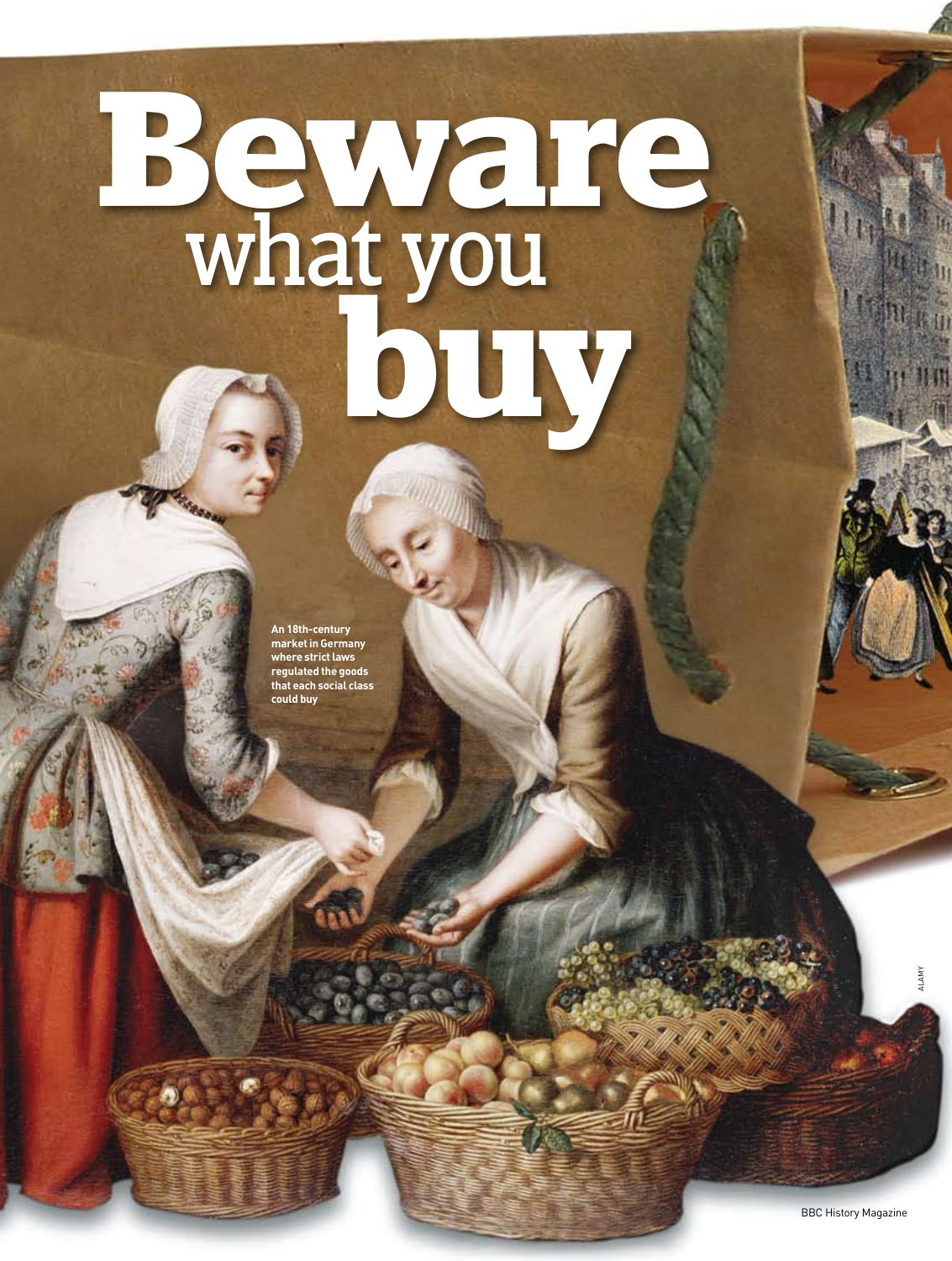

For centuries many German citizens were forbidden to consume a variety of desirable goods, including "very wide trousers". **Sheilagh Ogilvie, Markus Küpker** and **Janine Maegraith** explain

how such regulations te may have had serious<br>a economic consequenc economic consequences



**Burneyer Standards, Magdalena Schöttlin**<br>
hadn't actually done<br>
anything wrong. But for<br>
a German village in<br>
1708, she was behaving<br>
outrageously. The 34-year-old weaver's Magdalena Schöttlin hadn't actually done anything wrong. But for a German village in 1708, she was behaving

wife kept wearing an "excessively large neckerchief, above her station in life" in a blatant violation of the government clothing ordinances.

The local 'censors', responsible for enforcing the clothing laws, had warned Magdalena about this twice already. Then the village pastor delivered a Sunday sermon castigating sartorial finery, specially targeting Magdalena's neckerchief. Finally, the censors

summoned Magdalena before the whole church court and ordered her to explain herself. When she protested against the prohibition of her cherished accessory, claiming it had been given to her as a present and that other people also wore similar ones, the village censors' patience snapped. Magdalena was told to stop wearing her ostentatious neckerchief once and for all. She was also sentenced to pay a fine of 11 Kreuzer – about four days' earnings for a local spinner.

Magdalena is just one of thousands of ordinary villagers whose consumption practices are being reconstructed by a team of economic historians at the University of

BRIDGEMAN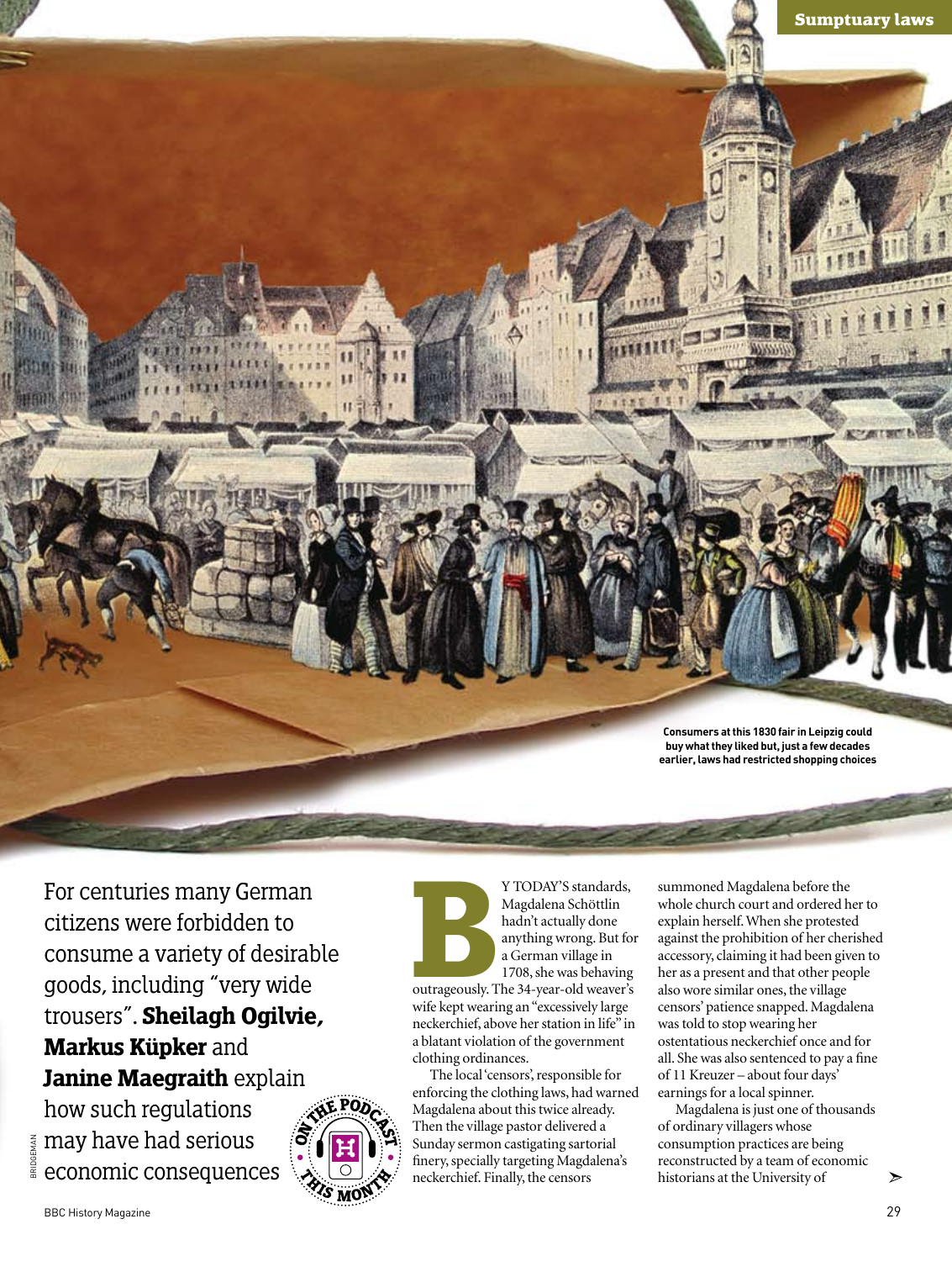Cambridge. Changes in consumption are interesting not just for their own sake but because they may have much wider effects. Economists still don't know exactly what causes economic growth, but they do know that a lot of the key changes happened in the period actually pass laws about it. German states passed at least 1,350 laws between 1244 and 1816 regulating how people could dress – and this was only one part of a wider panoply of 'sumptuary' regulations laying down what people could wear, eat, drink and do for fun.

# **Sumptuary laws defined what people could wear, eat, drink and do for fun**



before the first factories. One powerful idea is what has been called the 'consumer revolution'. Between 1650 and 1800 in some European societies, people began buying cheap fashions, ready-to-eat food and exotic stimulants like tea, coffee and chocolate.

Inspired by the possibility of buying cheap and attractive things in the market instead of producing them laboriously within the household, people shifted their time from leisure and household production to incomeearning work, in a parallel 'industrious revolution'. This virtuous circle between consumption and 'industriousness' helped the economy grow by motivating people to work more, learn new work skills and invent new things.

### **Miracle economies**

There's a lot of evidence suggesting this happened in the Netherlands and England in the century or so before factory industrialisation started in the 1780s. But the Netherlands and England were the 'miracle economies' of their time. Did the consumer and industrious revolutions lead to economic development everywhere?

To answer this question we need to look at other economies that successfully developed but followed different paths to growth. Germany is a particularly good 'laboratory' to test these theories because it grew much more slowly than England and the Netherlands before 1800, but much faster afterwards. It also has extremely rich archival documents recording what people consumed – and how it was regulated.

Traditional societies often have informal customs about what people (especially women) are allowed to wear. But some go further and

These laws weren't just thought up by governments: they enjoyed wider social support.

The upper social strata supported sumptuary laws to stop upwardly mobile members of the lower social orders from challenging the valued status of the higher strata. Men supported the laws to help resist their wives' and daughters' demands for new fashions: as one legislator declared in 1621: "Laws may rule them though their husbands cannot." Employers supported clothing regulations to stem their servants' demand for higher wages. Guild masters pushed for laws to compel ordinary people to wear domestically produced textiles and furs, protecting themselves against foreign competition. Communities supported sumptuary laws to ban licentious behaviour, which they thought might lead to illegitimacy and burden the welfare system. Churchmen advocated

**High-status citizens, such as these of the late 1500s, supported clothing regulations that kept the lower orders in their place**





laws to restrain worldly adornment and lavish sociability. And bureaucrats and military men favoured sumptuary laws to make ordinary people spend less on themselves so they could pay more in taxes.

So a whole conglomeration of powerful groups in early modern German societies were interested in controlling consumption – at least by other people. The prime targets were women, young people and the lower social strata. Respectable elites thought there would be bad social outcomes if ordinary people were allowed to dress, eat, drink and party as they liked. So the village censors in Ebhausen tried to stop Magdalena Schöttlin, as a poor weaver's wife, from indulging in extravagant accessories.

The censors of nearby Wildberg did the same, in 1684 admonishing Anna Dorothea, wife of the tailor Hans Caspar Cuenz, "to take off the neckerchief she has been wearing, because she is not permitted to wear it". Community censors also targeted young people, fining Hannß Jacob Eytel, a weaver's son, about two weeks' earnings in 1662 "on account of the very wide trousers he has been

wearing, which fashion he is not entitled to" and threatening that "if he should again put on such trousers of this fashion, they shall, by virtue of the Princely Command, be confiscated". Sometimes elites even used the clothing